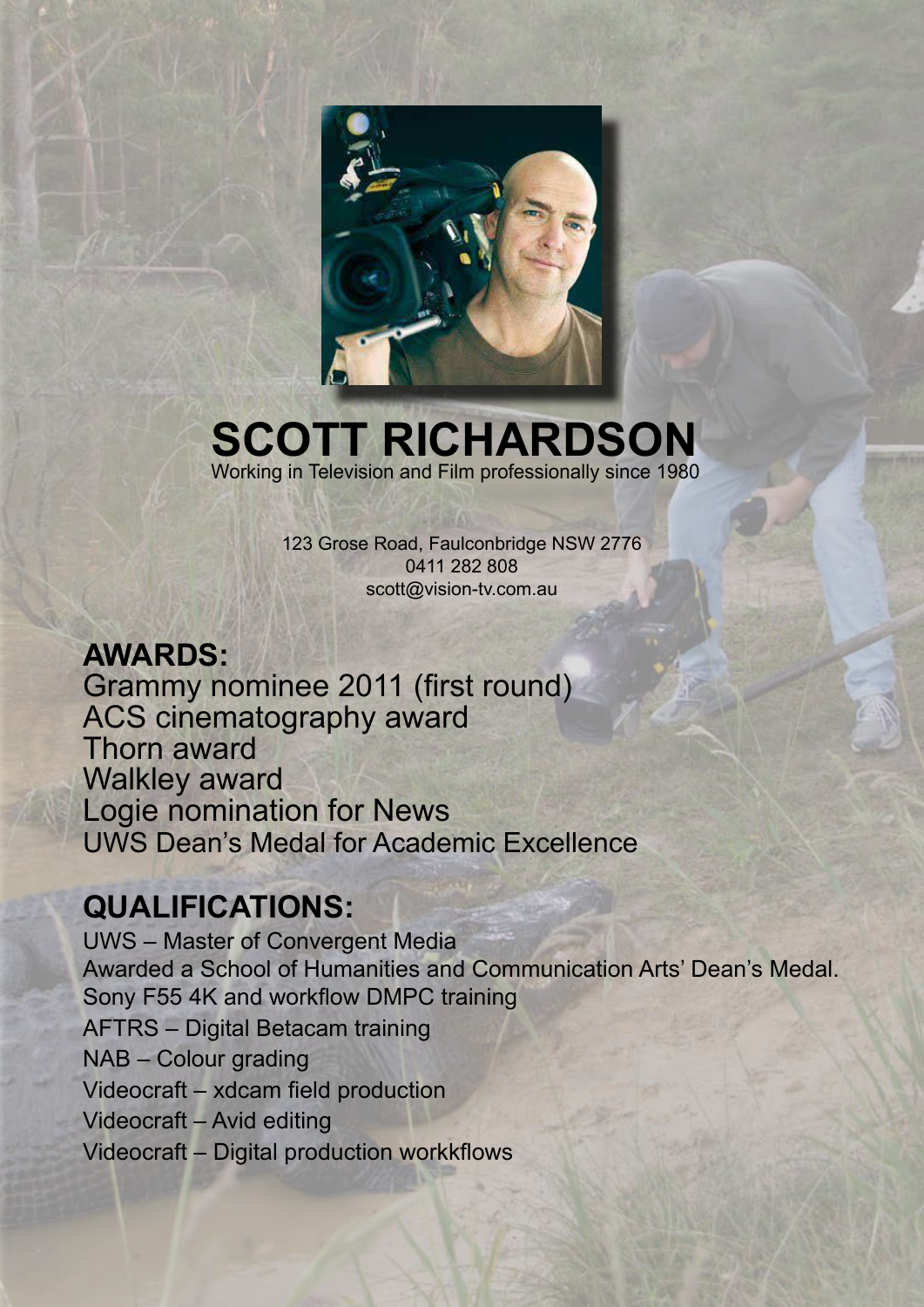# SKILLS

#### **TV / Film production:**

Director of Photography, large and small format cameras. Studio and Outside broadcast director. Producer, Reality TV, Factual and Educational. Writer, Reality TV, Commercials, Corporate and Training. Editor, Linear and Non-linear. Jib operator

#### **Education:**

Master of Convergent Media, UWS 2013. Awarded a School of Humanities and Communication Arts' Dean's Medal 2013. Earned a place on the School of Humanities & Communications Art's Dean's Merit list 2012/13. Sony DMPC 4K training.

#### **Supervisory and training skills:**

Trained location and news camera ops at Seven and Network Ten. Trained editors in Final Cut Pro and Avid non-linear editing systems and linear editing. Supervised and managed installation of UWS OB Van and Studio operation working with TVS and the UWS Students and production Unit (2011, 2012, 2013).

### **CREDITS** BY SKILL

#### **Director:**

The Amazing Race 2&3 (pitstops) Pride of Australia awards Water Diviner Premiere The Crossing

#### **Producing:**

Pride of Australia Awards Australian Idol (1-7) 2014 Flesh Air (1-2) Enquiring Minds Model of Achievement Life on the road The power tour Careflight commercials BMX central TV commercials

**Director of Photography:** Birth of a warrior (feature) Ford Mustang (documentary) This is what happened to Green Valley (doco) The Crossing (documentary) The Amazing Race 2&3 Bondi Vet Nerds FC (1-2) Selling houses The Block DIY rescue Sand castles Amazing homes (1-2) Survivor (USA & Aust) World Vision Ethiopia doco

#### **Educational experience:**

MOA launch - director (UWS student crew) WHY generation - director (UWS student crew) RAS Hot topic debate 2013 (directed and switched program with students using the UWS Production van)

NAB new trends in TV (blog) and media presentation Local loop (supervised student production in UWS studio)

TVS News (supervised students and journalists in chroma key, autocue, editing and program compilation)

Enquiring Minds (supervised student interns on multi camera shoots)

Produced Anti terrorism videos for Federal attorney general and Police Australia wide to educate police. Hot topic debate (2011&12) supervise students and set up the UWS OB van

Introduction to the UWS OB van for students CMNS Media Production workshop (2013) Training Cameramen 7 news (1985 – 1989) Training Cameramen 10 news (1989 – 1996)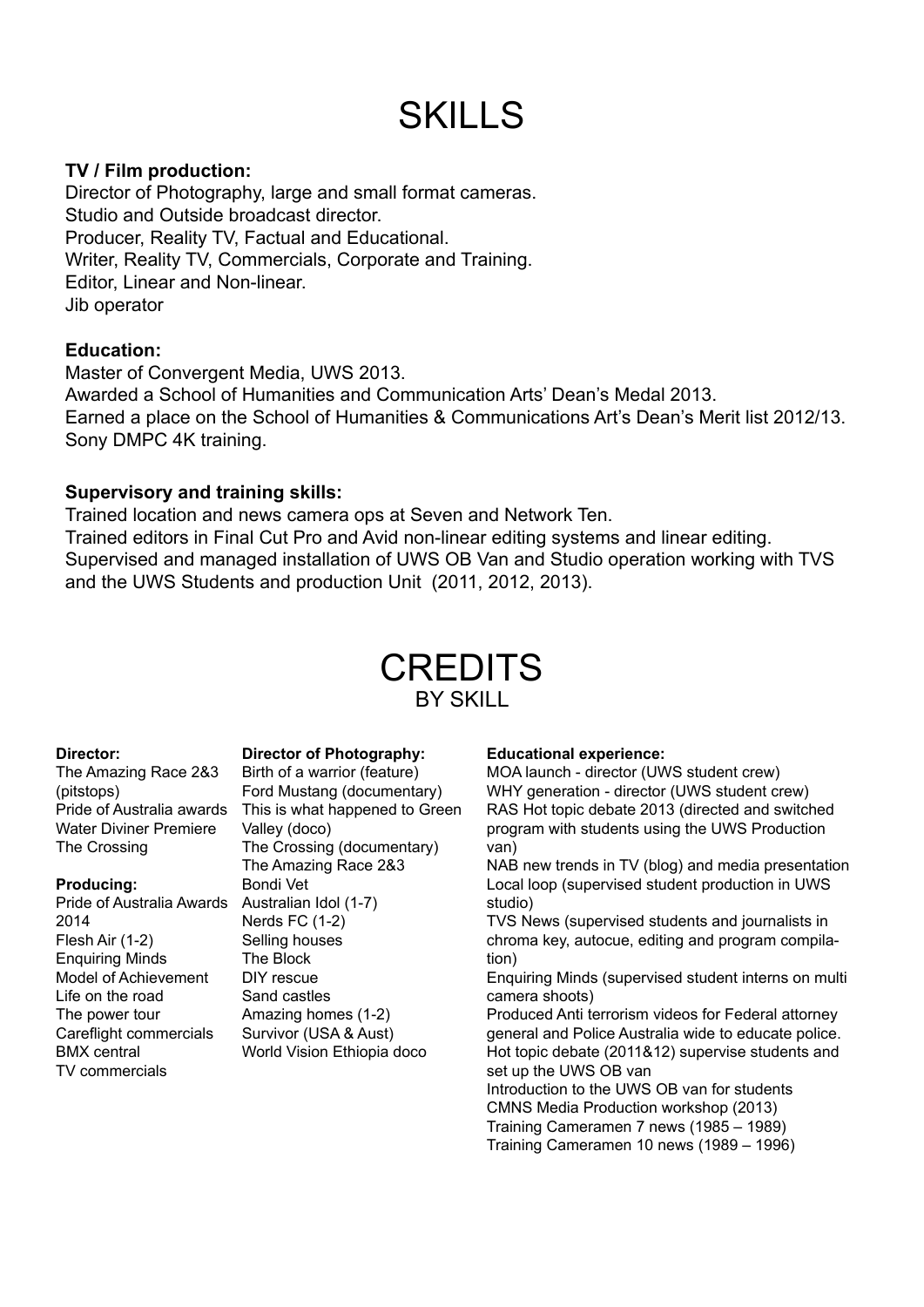### PRODUCTION CREDITS BY CATEGORY

#### **Feature**

| Birth of a warrior                                                                                                                                                                                                                                                                                                                                                                                                                                                                                           |                                                                                                                              |                                                                                                                                                                                                                                                                          | theatre DOP Kung Fu action film                                                                                                                                                                                                                                                                                                                                    |                                                      |
|--------------------------------------------------------------------------------------------------------------------------------------------------------------------------------------------------------------------------------------------------------------------------------------------------------------------------------------------------------------------------------------------------------------------------------------------------------------------------------------------------------------|------------------------------------------------------------------------------------------------------------------------------|--------------------------------------------------------------------------------------------------------------------------------------------------------------------------------------------------------------------------------------------------------------------------|--------------------------------------------------------------------------------------------------------------------------------------------------------------------------------------------------------------------------------------------------------------------------------------------------------------------------------------------------------------------|------------------------------------------------------|
| <b>TV commercials</b><br>Careflight rescue helicopter<br>NSW RFS bush fire safety<br>NSW RFS winter safety<br>deBra, butterfly kids<br>Real insurance                                                                                                                                                                                                                                                                                                                                                        |                                                                                                                              | <b>DOP</b><br>DOP<br><b>DOP</b><br><b>DOP</b>                                                                                                                                                                                                                            | 10 tyc series<br>3 tvc series                                                                                                                                                                                                                                                                                                                                      |                                                      |
| Parramatta speedway<br>Newcastle speedway<br><b>OMO</b>                                                                                                                                                                                                                                                                                                                                                                                                                                                      |                                                                                                                              | DOP<br><b>DOP</b>                                                                                                                                                                                                                                                        | 1 every two weeks<br>1 every week                                                                                                                                                                                                                                                                                                                                  |                                                      |
| <b>Music videos</b><br>Steve lee 'I like guns'<br>Modern error 'don't tease'<br>Steve Lee 'gun shy dog'<br>Steve Lee 'she don't like guns'<br>Steve Lee 'I'll give up my gun'<br>The Lees 'it ain't me babe'<br>The Bushwackers 'chardinay show'<br>Shannon Noll 'in pieces'                                                                                                                                                                                                                                 |                                                                                                                              | <b>DOP</b><br><b>DOP</b><br><b>DOP</b><br><b>DOP</b><br><b>DOP</b><br><b>DOP</b><br><b>DOP</b><br><b>DOP</b>                                                                                                                                                             | Grammy award nominee<br>live DVD of the show<br>live version for Australian Idol                                                                                                                                                                                                                                                                                   | 2009<br>2011<br>2011<br>2010<br>2010<br>2010<br>2009 |
| <b>Corporate videos</b><br><b>Autism Australia</b><br>Ford motor co. (USA)<br>Lend Lease 'victoria harbour'<br>NSW Police 'state crime command'<br>NSW Rural fire service (multiple titles)<br>Ultimate suspension<br><b>BMGS</b> prospectus                                                                                                                                                                                                                                                                 |                                                                                                                              | DOP/Producer/editor<br>DOP/Producer/editor<br>DOP/Producer/editor 4 part series<br>DOP/Producer/editor<br>DOP/Producer/editor<br>DOP/Producer/editor<br>DOP/Producer/editor                                                                                              |                                                                                                                                                                                                                                                                                                                                                                    | 2012><br>2009><br>2008<br>2010<br>2005><br>2010/11   |
| <b>Lifestyle / Reality</b><br>The Amazing Race 2 & 3<br><b>Flesh Air</b><br>Life on the road<br>Bondi Vet<br>Australian Idol 1+2+3+4+5+6+7 10<br>Nerds FC 1+2<br>So you think you can dance<br>Master chef<br><b>Celebrity Overhaul</b><br>X Factor<br><b>Ground Force</b><br>The Block<br>Our Place<br><b>DIY Rescue</b><br>Body Works 1+2<br>Amazing Homes 1+2<br>Location, Location<br><b>Changing Rooms</b><br><b>Auction Squad</b><br>Survivor 1 (Borneo)<br>Survivor 2 (Aust)<br>Survivor<br>Our House | 10<br><b>SBS</b><br>10<br>10<br>9<br>10<br>7<br>9<br>Fox<br>9<br>9<br>9<br>9<br>9<br>9<br><b>CBS</b><br><b>CBS</b><br>9<br>9 | DOP/Director<br>DOP/Producer<br>DOP/Producer<br>Camera<br>DOP DO<br><b>DOP</b><br><b>DOP</b><br><b>DOP</b><br><b>DOP</b><br><b>DOP</b><br><b>DOP</b><br><b>DOP</b><br><b>DOP</b><br><b>DOP</b><br><b>DOP</b><br><b>DOP</b><br><b>DOP</b><br>co DOP reality<br><b>DOP</b> | Reality, host links, audition tour, ASC award winning<br>reality, camera, jib<br>reality<br>reality<br>Camera, jimmy jib, host links<br>Audition tour and host links<br>reality, jimmy jib<br>reality<br>reality<br>reality, jimmy jib<br>reality<br>reality, host links<br>reality, host links<br>reality, host links<br>reality<br>reality<br>reality<br>reality | 2012/2014<br>2010/2011<br>2009/10/11<br>2009/10/11   |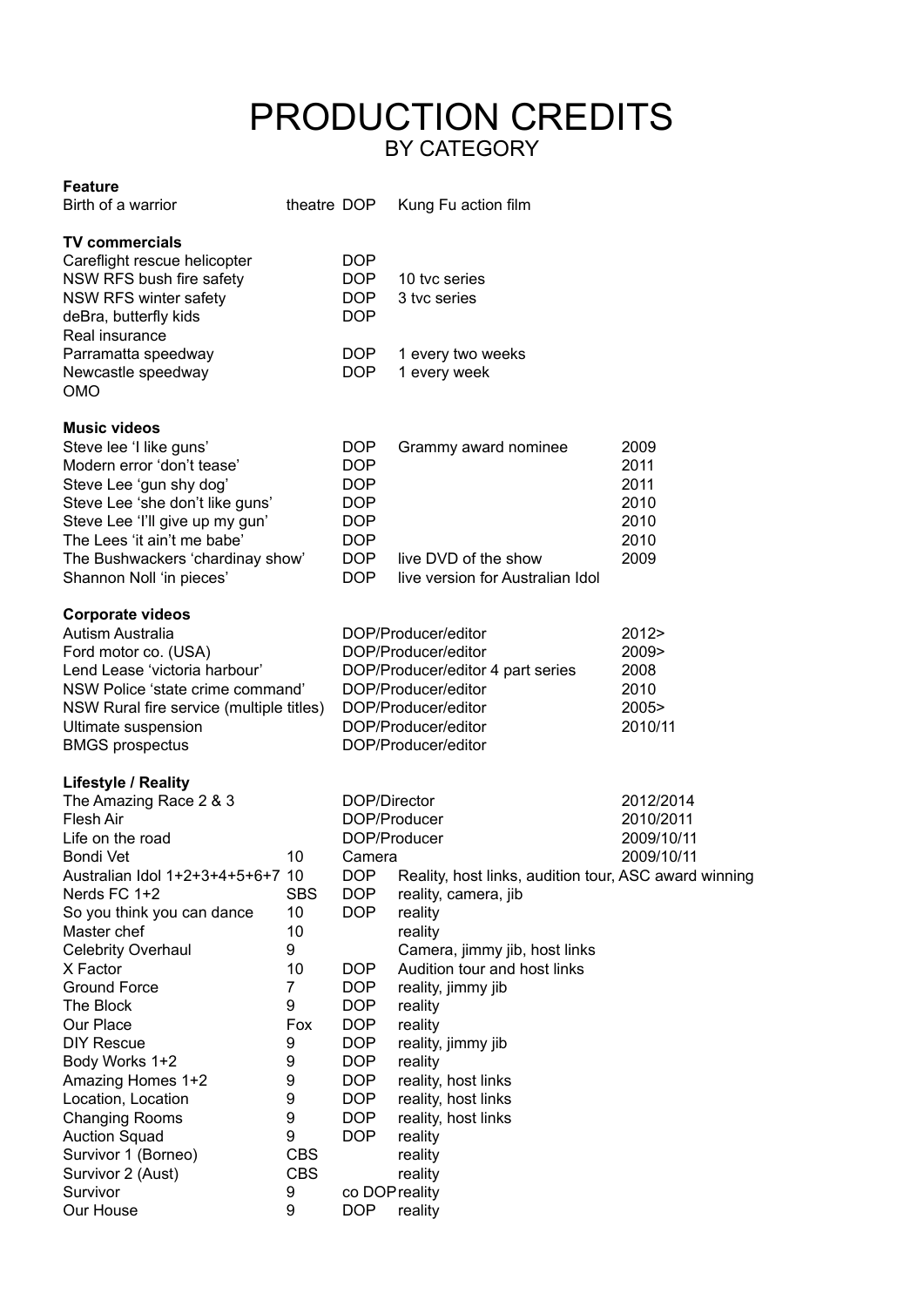### **Educational / Factual / Entertainment / Documentary**

| Equeational / Factual / Entertainment / Documentary |                  |                              |                                      |  |
|-----------------------------------------------------|------------------|------------------------------|--------------------------------------|--|
| The Amazing Race                                    | 7                | DOP/Director                 |                                      |  |
| <b>Enquiring Minds</b>                              | <b>TVS</b>       | Producer                     |                                      |  |
| <b>Models of Achievement</b>                        | <b>TVS</b>       | Producer                     |                                      |  |
| <b>Secret Millionaire</b>                           | 9                |                              | DOP Doco style reality               |  |
| Nerds FC $1 + 2$                                    | <b>SBS</b>       | DOP                          | reality                              |  |
| Sport star insider                                  | Discovery        | DOP                          | reality                              |  |
| <b>Guinness Book of Records</b>                     | $\overline{7}$   | DOP                          | reality                              |  |
| Dancing With The Stars                              | $\overline{7}$   | DOP                          | reality / features                   |  |
| <b>Funniest Home Videos</b>                         | 9                | DOP                          | host links (location specials)       |  |
| World Vision - Ethiopia Doco                        |                  |                              | <b>DOP</b>                           |  |
| <b>Entertainment Tonight</b>                        | 9                | DOP .                        | features                             |  |
| <b>Entertainment Tonight</b>                        | <b>CBS</b>       |                              | DOP features                         |  |
| <b>Bushfires</b>                                    | <b>Discovery</b> |                              | Fire vision                          |  |
| <b>MAX Sessions</b>                                 | Max              |                              | jimmy jib                            |  |
| <b>Channel V Concerts</b>                           | V                |                              | jimmy jib                            |  |
| Sunrise (the intern)                                | 7                | DOP                          | reality                              |  |
| Sunrise (person for senate)                         | $\overline{7}$   | DOP                          | reality                              |  |
| <b>Sunrise</b>                                      | $\overline{7}$   | DOP .                        | features                             |  |
| NYE 2000 (Broken Hill)                              | 9                |                              | DOP live x's and features            |  |
| <b>NYE 2006</b>                                     | 9                | DOP .                        | live x's, opener                     |  |
| <b>Farnham Special</b>                              | 9                | <b>DOP</b>                   | opener                               |  |
| <b>News / A current Affairs</b>                     |                  |                              |                                      |  |
| <b>Today on Saturday</b>                            | 9                |                              | 100's of features, shot & edited     |  |
| 7 News                                              | $\overline{7}$   |                              | cameraman, Thorn award               |  |
| 10 News                                             | 10               |                              | cameraman, Walkley, Logie nomination |  |
| East Timor (4 visits)                               | 9                |                              | DOP features, shot & edited          |  |
| <b>Inside Edition</b>                               | 10               | DOP .                        | features                             |  |
|                                                     |                  |                              |                                      |  |
| <b>Sport</b>                                        |                  |                              |                                      |  |
| <b>Sports World</b>                                 | 7                |                              | DOP features                         |  |
| Power Tour (car racing)                             | 10/Fox           |                              | DOP Produced, shot, edited           |  |
| <b>BMX Show</b>                                     | Fox              |                              | DOP Produced, shot, edited           |  |
| City to Surf                                        | 10               | DOP                          | aerials                              |  |
| Sport star insider                                  | Discovery DOP    |                              | reality                              |  |
| <b>Specialist</b>                                   |                  |                              |                                      |  |
| Timelapse                                           | DOP .            |                              | System developed by myself           |  |
| Aerials                                             |                  |                              | DOP Flur / Robinson                  |  |
| Remote link camera                                  | DOP              | <b>Bureau of Meteorology</b> |                                      |  |
| Varicam                                             | <b>DOP</b>       |                              |                                      |  |